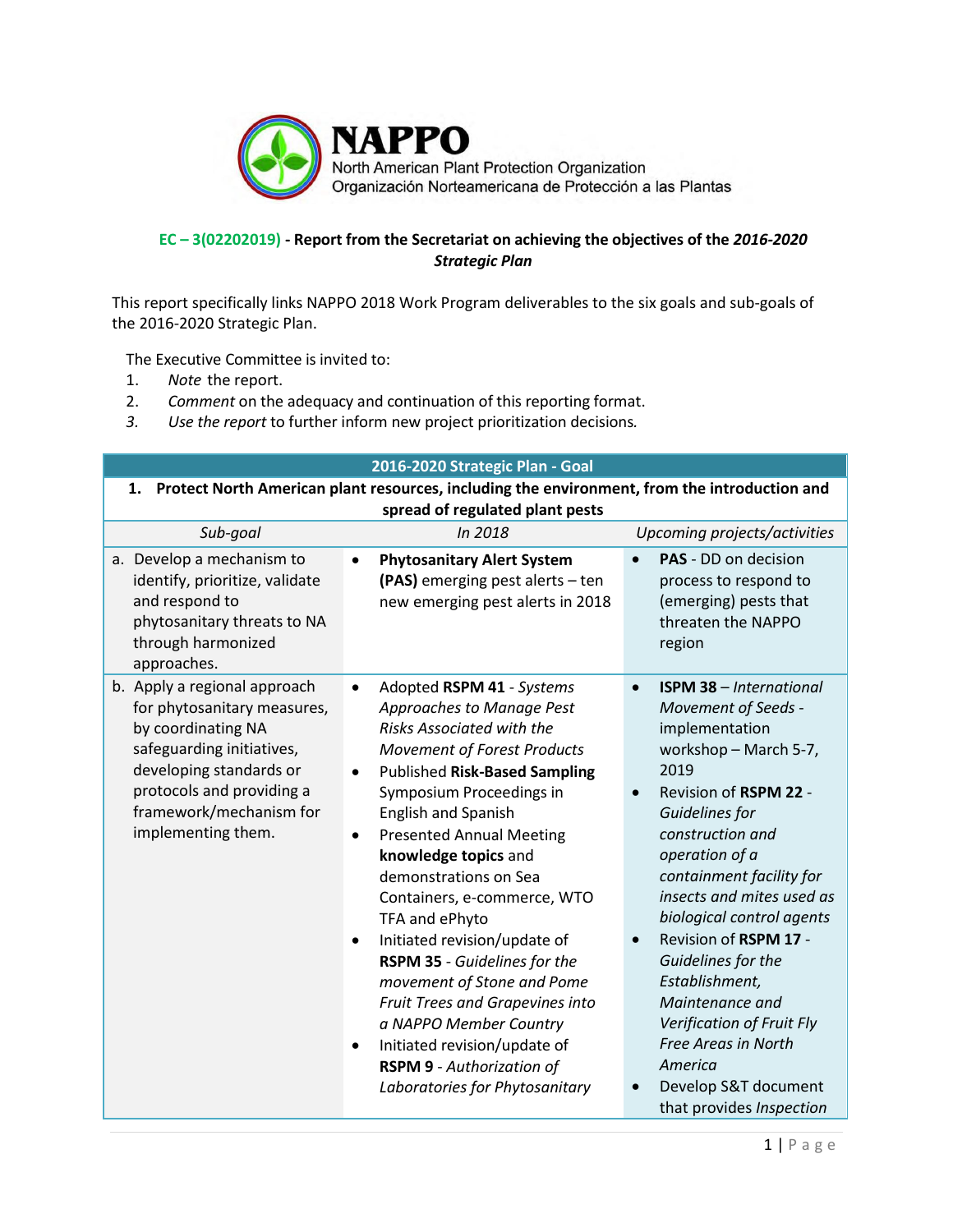|                                                                                                                                                                                                                                  | <b>Testing</b>                                                                                                                                                                                                                                                                                                                                                                      | guidance following the<br>detection of pests in<br>certified wood packaging<br>material and wood<br>commodities<br>Completing/publishing<br>$\bullet$<br><b>Risk-Based Sampling</b><br>"how-to" Manual                                                                                                                                                  |
|----------------------------------------------------------------------------------------------------------------------------------------------------------------------------------------------------------------------------------|-------------------------------------------------------------------------------------------------------------------------------------------------------------------------------------------------------------------------------------------------------------------------------------------------------------------------------------------------------------------------------------|---------------------------------------------------------------------------------------------------------------------------------------------------------------------------------------------------------------------------------------------------------------------------------------------------------------------------------------------------------|
| c. Identify offshore threats<br>(pests or pathways) that<br>present significant risks to<br>NAPPO countries and<br>develop a harmonized<br>approach to manage them,<br>including, where possible, a<br>regional approach to PRA. | Validating specified risk periods<br>$\bullet$<br>for AGM in countries of origin<br>Developing S&T document on<br>$\bullet$<br>Lymantriids of potential concern<br>to the NAPPO region<br>Completing DD on a NA approach<br>to prevent introduction and<br>spread of Khapra Beetle<br>Offered 2018 Annual Meeting<br>$\bullet$<br>knowledge topics on Sea<br>Containers, e-commerce | <b>ISPM 38 - International</b><br>$\bullet$<br>Movement of Seeds -<br>implementation<br>workshop $-$ day 1 is<br>dedicated to discussions<br>on PRA including<br>harmonization<br>Develop a S&T document<br>that provides Inspection<br>quidance following the<br>detection of pests in<br>certified wood packaging<br>material and wood<br>commodities |
| 2. Harmonize plant protection activities designed to facilitate safe trade                                                                                                                                                       |                                                                                                                                                                                                                                                                                                                                                                                     |                                                                                                                                                                                                                                                                                                                                                         |

## **2. Harmonize plant protection activities designed to facilitate safe trade**

| Sub-goal                                                                                                                                                                                                                    | In 2018                                                                                                                                                                                                                                                                      | Upcoming projects/activities                                                                                                                                                                                                                                                                                                                    |
|-----------------------------------------------------------------------------------------------------------------------------------------------------------------------------------------------------------------------------|------------------------------------------------------------------------------------------------------------------------------------------------------------------------------------------------------------------------------------------------------------------------------|-------------------------------------------------------------------------------------------------------------------------------------------------------------------------------------------------------------------------------------------------------------------------------------------------------------------------------------------------|
| a. Prepare a comprehensive<br>framework for the NAPPO<br>region to identify gaps and<br>priorities and determine<br>which standards, procedures<br>or practices should be<br>developed, maintained,<br>updated or archived. | Adopted RSPM 41<br>$\bullet$<br>Conducting revision/update of<br>$\bullet$<br>RSPMs 9 and 35<br>Active participation in the North<br>$\bullet$<br>American Sea Container<br><b>Initiative NASCI</b>                                                                          | Biennial call for new<br>$\bullet$<br>project proposals which<br>will include review of<br><b>RSPMs that need</b><br>updating<br>Revision/update of<br>RSPMs 22 and 17<br>Develop a S&T document<br>that provides Inspection<br>guidance following the<br>detection of pests in<br>certified wood packaging<br>material and wood<br>commodities |
| b. Develop priority regional<br>standards and other<br>documents, based on the<br>latest available scientific and<br>technical information, of<br>highest relevance to NAPPO<br>member countries.                           | Adopted RSPM 41 - will serve as<br>$\bullet$<br>a basis for the new ISPM on the<br>same topic<br><b>Published Risk-Based Sampling</b><br>$\bullet$<br>Symposium Proceedings in<br><b>English and Spanish</b><br>Conducting revision/update of<br>$\bullet$<br>RSPMs 9 and 35 | Revision/update of<br>$\bullet$<br>RSPMs 22 and 17<br>Develop a S&T document<br>that provides Inspection<br>quidance following the<br>detection of pests in<br>certified wood packaging<br>material and wood                                                                                                                                    |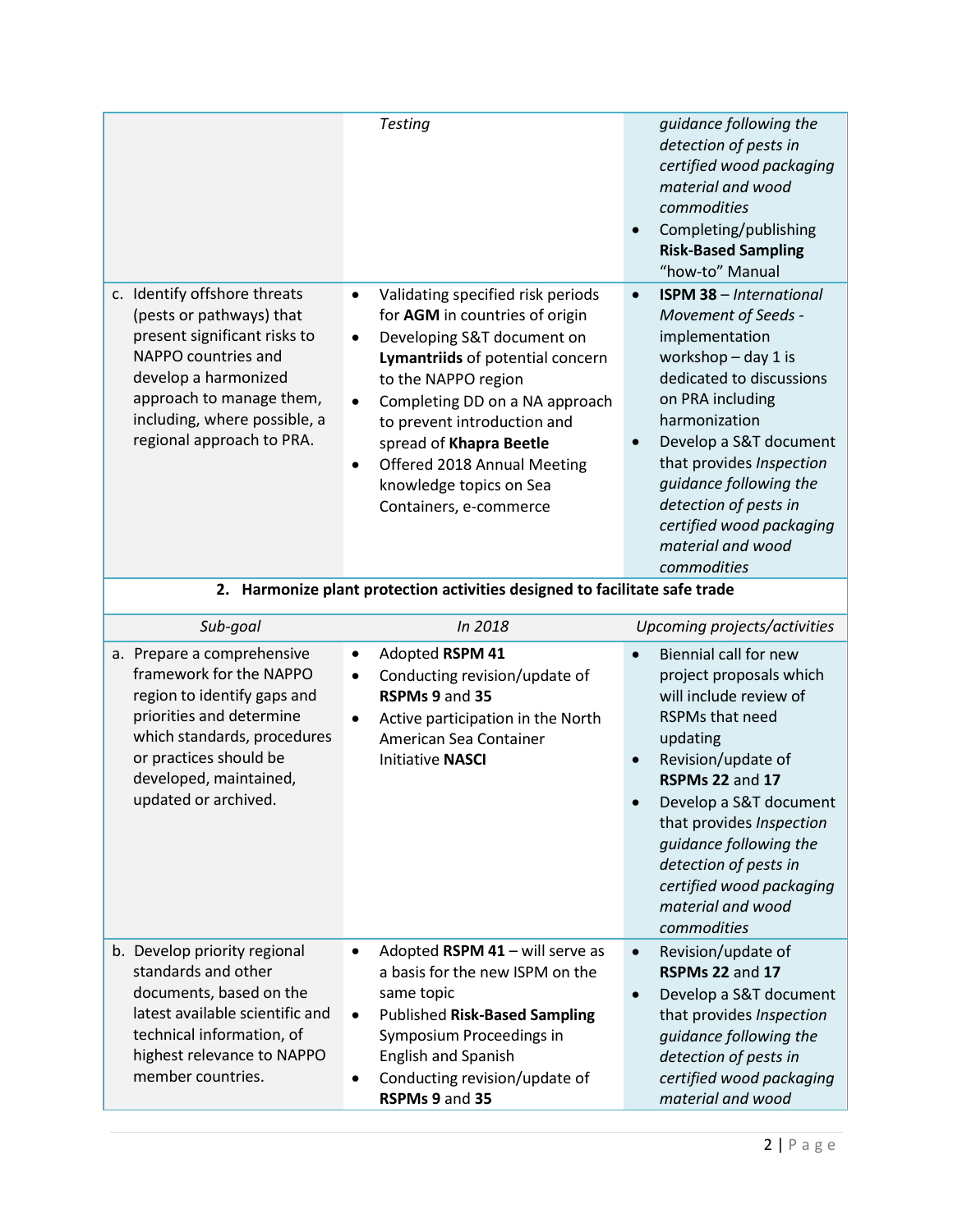|                                                                                                                                                                                                                 |                                                                                                                                                                                                                                                                                                                                                                                                                                                           | commodities                                                                                                                                                                             |
|-----------------------------------------------------------------------------------------------------------------------------------------------------------------------------------------------------------------|-----------------------------------------------------------------------------------------------------------------------------------------------------------------------------------------------------------------------------------------------------------------------------------------------------------------------------------------------------------------------------------------------------------------------------------------------------------|-----------------------------------------------------------------------------------------------------------------------------------------------------------------------------------------|
|                                                                                                                                                                                                                 |                                                                                                                                                                                                                                                                                                                                                                                                                                                           | Completing/publishing<br>$\bullet$<br><b>Risk-Based Sampling</b><br>"how-to" Manual                                                                                                     |
| c. Assist NAPPO countries in<br>interpreting and<br>implementing regional<br>standards and promoting<br>their intended application,<br>including through training<br>initiatives.                               | Offered 2018 Annual Meeting<br>$\bullet$<br>knowledge topics on Sea<br>Containers, e-commerce and<br>the WTO trade Facilitation<br>Agreement<br>Offered 2018 NAPPO AM<br>$\bullet$<br>Symposium on Less is More -<br><b>Precision Safeguarding</b><br>Organized 2018 NAPPO AM<br>$\bullet$<br>ePhyto demonstration                                                                                                                                        | <b>ISPM 38 - International</b><br>$\bullet$<br>Movement of Seeds -<br>implementation<br>workshop<br>Completing/publishing<br>$\bullet$<br><b>Risk-Based Sampling</b><br>"how-to" Manual |
| d. Provide, upon request,<br>assistance to NAPPO<br>member countries in<br>mediating, presenting and<br>discussing the required<br>technical information to<br>help avoid or settle a<br>phytosanitary dispute. | No activities in 2018<br>$\bullet$<br>Informed the IPPC<br>$\bullet$<br><b>Implementation and Capacity</b><br>Development Committee and<br>other RPPOs on dispute<br>processes in the NAPPO region                                                                                                                                                                                                                                                        | N/A<br>$\bullet$                                                                                                                                                                        |
| e. Assess the successes and<br>challenges of<br>implementation of regional<br>standards, to adjust them to<br>changing global conditions.                                                                       | NAPPO represents RPPOs on the<br>$\bullet$<br><b>Implementation and Capacity</b><br>Development Committee -<br>NAPPO ED is IC lead for several<br>subgroups on development and<br>implementation resources<br>including ISPM 15                                                                                                                                                                                                                           | <b>ISPM 38 - International</b><br>$\bullet$<br>Movement of Seeds -<br>implementation<br>workshop                                                                                        |
|                                                                                                                                                                                                                 | 3. Maintain active industry/stakeholder engagement in NAPPO activities                                                                                                                                                                                                                                                                                                                                                                                    |                                                                                                                                                                                         |
| Sub-goal                                                                                                                                                                                                        | In 2018                                                                                                                                                                                                                                                                                                                                                                                                                                                   | Upcoming projects/activities                                                                                                                                                            |
| a. Work with<br>industry/stakeholders to<br>track changing industry<br>practices to better<br>understand how these may<br>influence phytosanitary<br>practices and alignment with<br>NAPPO standards.           | Active participation by industry in .<br>Plenary and Symposia at the<br>2018 NAPPO Annual Meeting<br>NAPPO attendance to<br>$\bullet$<br>stakeholder and industry<br>meetings - National Plant Board,<br><b>INTERPAL</b><br>Offered 2018 Annual Meeting<br>٠<br>knowledge topics on Sea<br>Containers, e-commerce and<br>the WTO trade Facilitation<br>Agreement<br>Offered 2018 NAPPO AM<br>Symposium on Less is More -<br><b>Precision Safeguarding</b> | <b>ISPM 38 - International</b><br>Movement of Seeds -<br>implementation<br>workshop<br>Completing/publishing<br>$\bullet$<br><b>Risk-Based Sampling</b><br>"how-to" Manual              |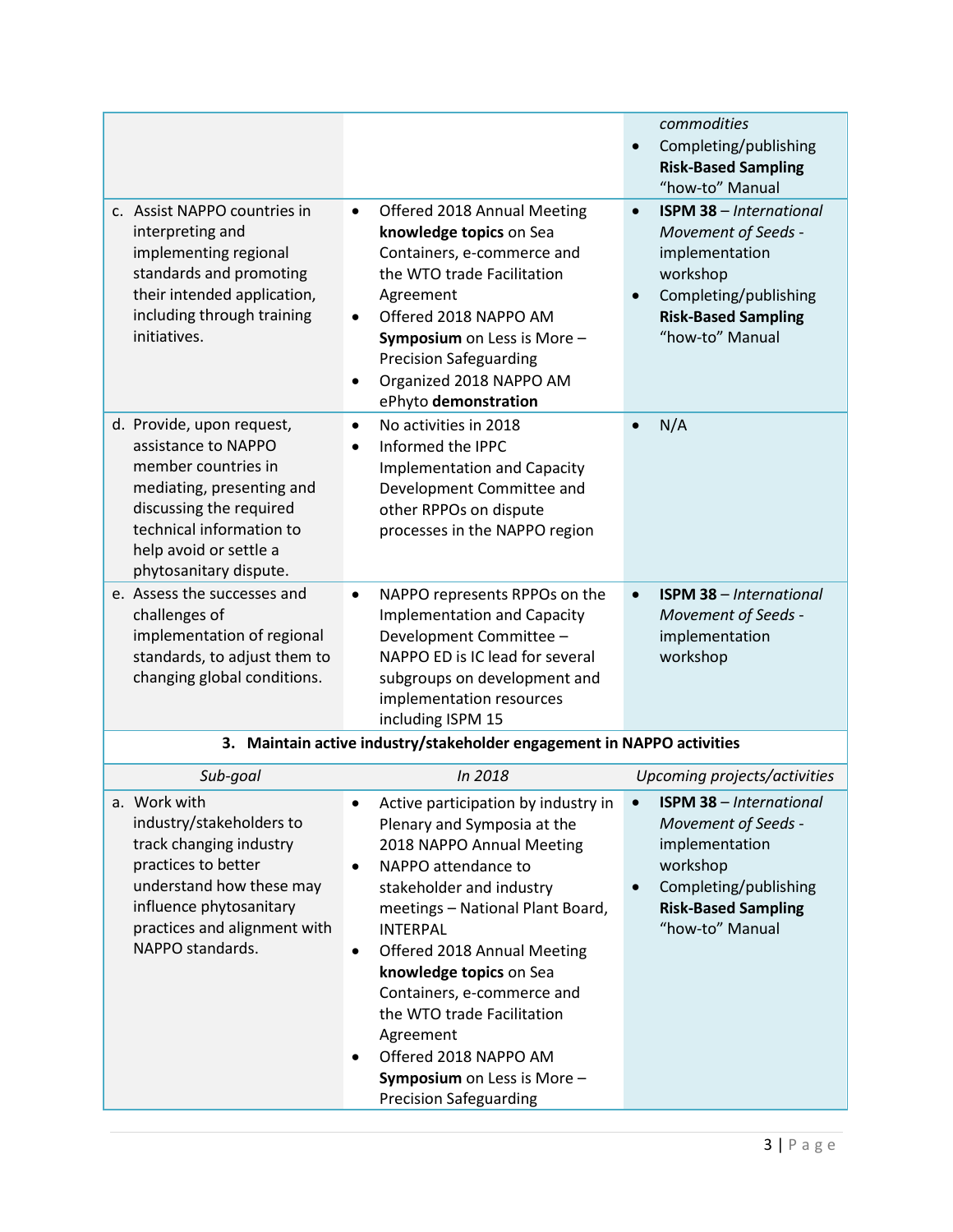|                                                                                                                                                                                                                               | Organized 2018 NAPPO AM<br>$\bullet$<br>ePhyto demonstration                                                                                                                                                                                                        |                                                                                                                                                                                                                                      |
|-------------------------------------------------------------------------------------------------------------------------------------------------------------------------------------------------------------------------------|---------------------------------------------------------------------------------------------------------------------------------------------------------------------------------------------------------------------------------------------------------------------|--------------------------------------------------------------------------------------------------------------------------------------------------------------------------------------------------------------------------------------|
| b. Establish procedures for<br>soliciting, considering and<br>encouraging<br>industry/stakeholder input<br>on NAPPO priorities and<br>future annual work<br>programs.                                                         | Articles/contributions to the<br>$\bullet$<br>quarterly NAPPO newsletter<br>Launched 2018 country<br>$\bullet$<br>consultation - vetting and<br>comments by industry<br>Offered 2018 NAPPO Annual<br>Meeting presentation on the<br>importance of industry to NAPPO | Biennial call for new<br>$\bullet$<br>project proposals which<br>will include review of<br><b>RSPMs that need</b><br>updating<br>Active participation in the<br>$\bullet$<br>North American Sea<br><b>Container Initiative NASCI</b> |
| c. Engage industry through<br>active representation on<br>EGs, as appropriate, to<br>ensure industry input in the<br>development of NAPPO<br>standards and activities as<br>well as their support in their<br>implementation. | Eight (of 12) NAPPO Expert<br>$\bullet$<br>Groups have industry<br>representation<br>Active participation by industry in<br>$\bullet$<br>Plenary and Symposia at the<br>2018 NAPPO Annual Meeting<br>NAPPO presentation at INTERPAL<br>$\bullet$                    | <b>ISPM 38 - International</b><br>$\bullet$<br>Movement of Seeds -<br>implementation<br>workshop has strong<br>participation and support<br>from industry                                                                            |
| d. Adopt other practical<br>approaches to continue<br>fostering an active dialogue<br>and partnership with<br>industry/stakeholders on<br>plant protection and<br>regulatory harmonization<br>issues.                         | NAPPO attendance to industry<br>$\bullet$<br>meetings - INTERPAL<br>NAPPO hosted BRAMBLES-CHEP<br>$\bullet$<br>Offered 2018 NAPPO Annual<br>$\bullet$<br>Meeting presentation on the<br>importance of industry to NAPPO                                             | <b>ISPM 38 - International</b><br>$\bullet$<br>Movement of Seeds -<br>implementation<br>workshop                                                                                                                                     |
| 4.                                                                                                                                                                                                                            | Contribute leadership in the international phytosanitary community                                                                                                                                                                                                  |                                                                                                                                                                                                                                      |
| Sub-goal                                                                                                                                                                                                                      | In 2018                                                                                                                                                                                                                                                             | Upcoming projects/activities                                                                                                                                                                                                         |
| a. Present and advocate for the<br>use of NAPPO standards as<br>models for IPPC standards.                                                                                                                                    | Advertised recently adopted<br>$\bullet$<br>RSPM 41 to the international<br>community<br>Constant updates to NAPPO<br>٠<br>website so international<br>community is aware of NAPPOs<br>work                                                                         | N/A                                                                                                                                                                                                                                  |
| b. Promote the development of<br><b>IPPC</b> standards relevant to<br>NAPPO member countries.                                                                                                                                 | See 4a<br>$\bullet$                                                                                                                                                                                                                                                 | N/A                                                                                                                                                                                                                                  |
| c. Identify emerging plant<br>health policy issues from<br>outside of the NAPPO region<br>which have potential to<br>affect its member countries<br>and consider need for action.                                             | Active dialogue at the Technical<br>$\bullet$<br><b>Consultation among Regional</b><br><b>Plant Protection Organizations</b>                                                                                                                                        | N/A<br>$\bullet$                                                                                                                                                                                                                     |
| d. Actively support and partner<br>with the IPPC Secretariat on                                                                                                                                                               | NAPPO represents RPPOs on the<br>$\bullet$<br><b>Implementation and Capacity</b>                                                                                                                                                                                    | N/A<br>$\bullet$                                                                                                                                                                                                                     |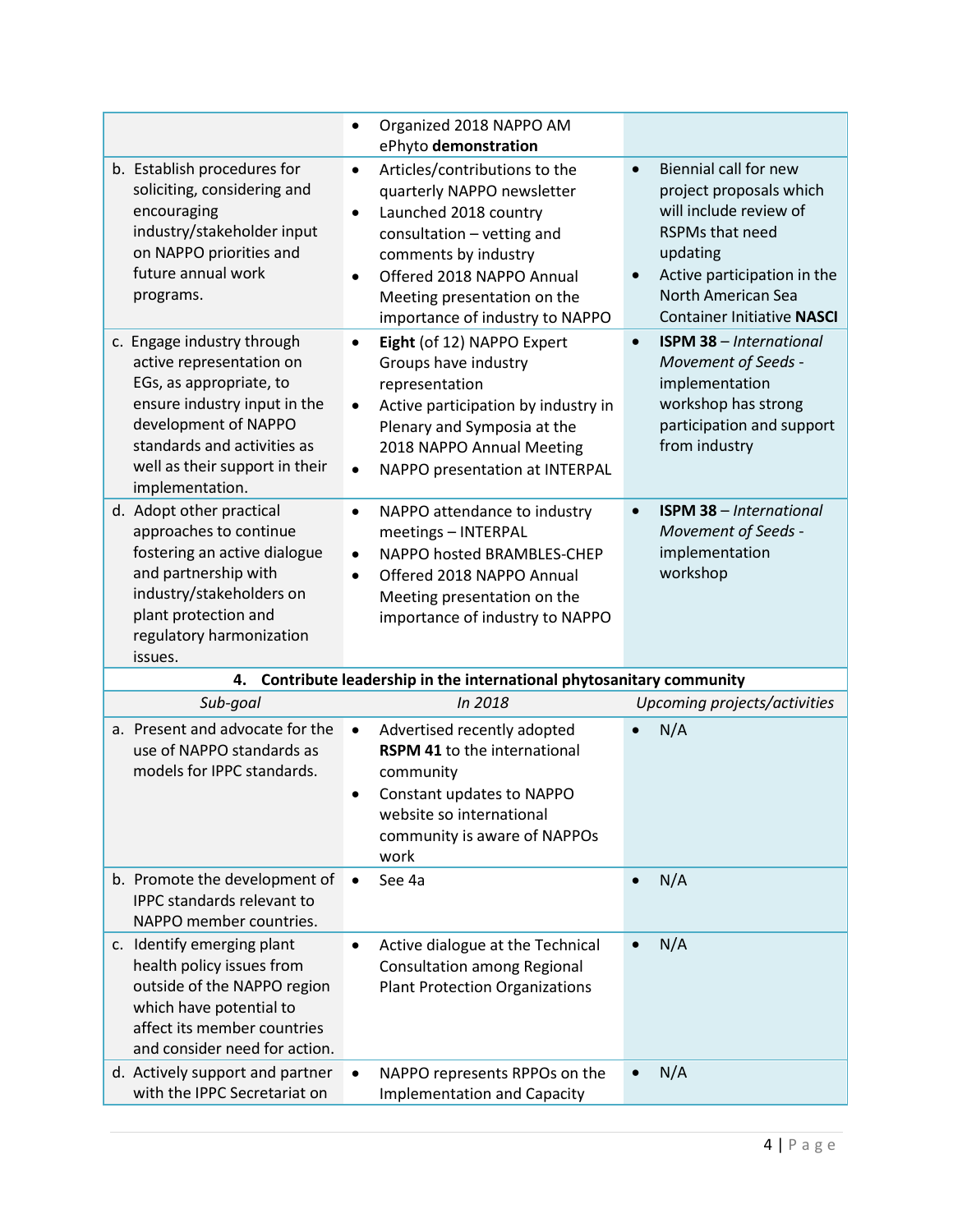| strategic initiatives and<br>activities (e.g., development<br>of international standards,<br>identification of qualified<br>experts, organization of the<br>IYPH and other activates of<br>relevance to the NA region)                                                               | Development Committee -<br>NAPPO ED is the IC lead for<br>several subgroups on<br>development and<br>implementation resources<br>including ISPM 15<br>TD attended to the IPPC SC<br>$\bullet$<br>meeting in May<br>NAPPO has actively participated<br>٠<br>in promotion of the IYPH                                                                                                                         |                                                                                                  |
|--------------------------------------------------------------------------------------------------------------------------------------------------------------------------------------------------------------------------------------------------------------------------------------|-------------------------------------------------------------------------------------------------------------------------------------------------------------------------------------------------------------------------------------------------------------------------------------------------------------------------------------------------------------------------------------------------------------|--------------------------------------------------------------------------------------------------|
| e. Contribute leadership<br>among RPPOs globally<br>through the Technical<br><b>Consultation among RPPOs</b><br>and focus attention on the<br>RPPOs of the Americas, for<br>example by collaborating<br>with the Inter-American<br>Coordinating Group in Plant<br>Protection (GICSV) | NAPPO worked closely with<br>٠<br>outgoing and incoming Chairs<br>(EPPO and CAN) on 2018 TC<br>Agenda and other strategic issues<br>(Terms of Reference and Rules of<br>Procedure for the TC-RPPO)<br>Active participation in some<br>$\bullet$<br>GICSV TWGs - HLB and ePhyto -<br>both through experts from<br>NAPPO countries; in addition,<br>collaboration through<br>interpretation at GICSV meetings | N/A                                                                                              |
| f. Support global<br>harmonization by designing<br>and delivering targeted<br>training to ensure consistent<br>interpretation and<br>implementation of<br>international phytosanitary<br>standards among key<br>trading regions outside the<br>NA region.                            | See 2c<br>$\bullet$<br>Webinars offered to Latin<br>$\bullet$<br>American countries on the basics<br>of Risk-Based Sampling<br>Translation and publication of the<br>$\bullet$<br>RBS Proceedings in Spanish                                                                                                                                                                                                | <b>ISPM 38 - International</b><br>$\bullet$<br>Movement of Seeds -<br>implementation<br>workshop |
| g. Collaborate with other<br>international organizations<br>relevant to NAPPO (e.g.,<br>Comm. for Environmental<br>Cooperation, Convention on<br><b>Biological Diversity)</b>                                                                                                        | <b>Engagement of World Shipping</b><br>Council and other shipping<br>industries for presentations at<br>2018 NAPPO Annual Meeting                                                                                                                                                                                                                                                                           |                                                                                                  |
| h. Support the Inter-American<br>Institute for Cooperation in<br>Agriculture (IICA) and other<br>organizations in the<br>strengthening of the<br>Caribbean region                                                                                                                    | Participation of NAPPO RBS<br>$\bullet$<br>experts in IICA sponsored<br>workshop on risk management<br>and RBS                                                                                                                                                                                                                                                                                              | <b>ISPM 38 - International</b><br>$\bullet$<br>Movement of Seeds -<br>implementation<br>workshop |
| 5. Promote and maintain the scientific and technical basis of NAPPO plant protection activities and<br>phytosanitary measures                                                                                                                                                        |                                                                                                                                                                                                                                                                                                                                                                                                             |                                                                                                  |
| Sub-goal                                                                                                                                                                                                                                                                             | In 2018                                                                                                                                                                                                                                                                                                                                                                                                     | Upcoming projects/activities                                                                     |